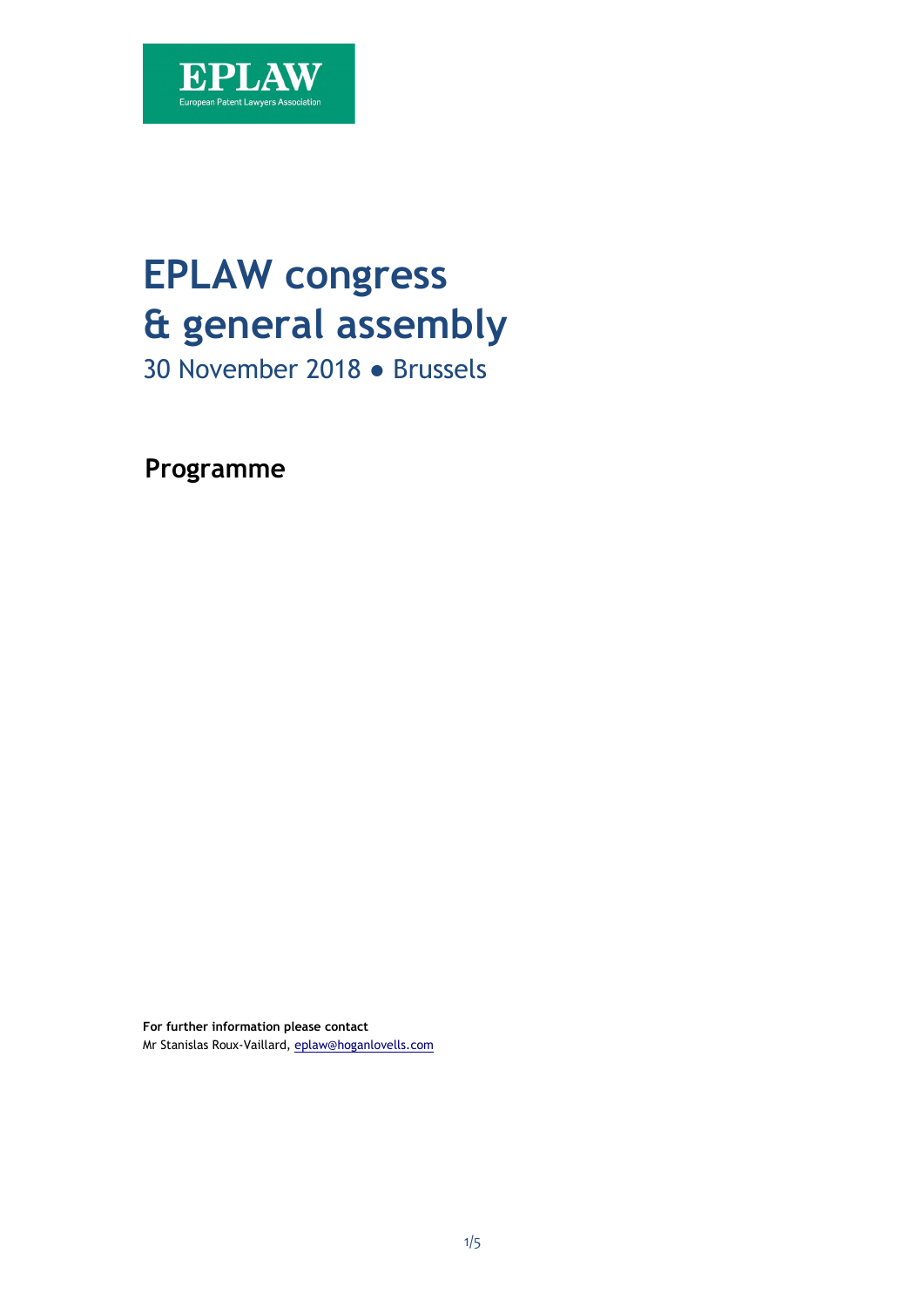# Social event of 29 November at 19:00

## **Venue**

## **Les Brigittines**

5 Place de la Chapelle 1000 Bruxelles Belgique

Telephone : +32 2 512 68 91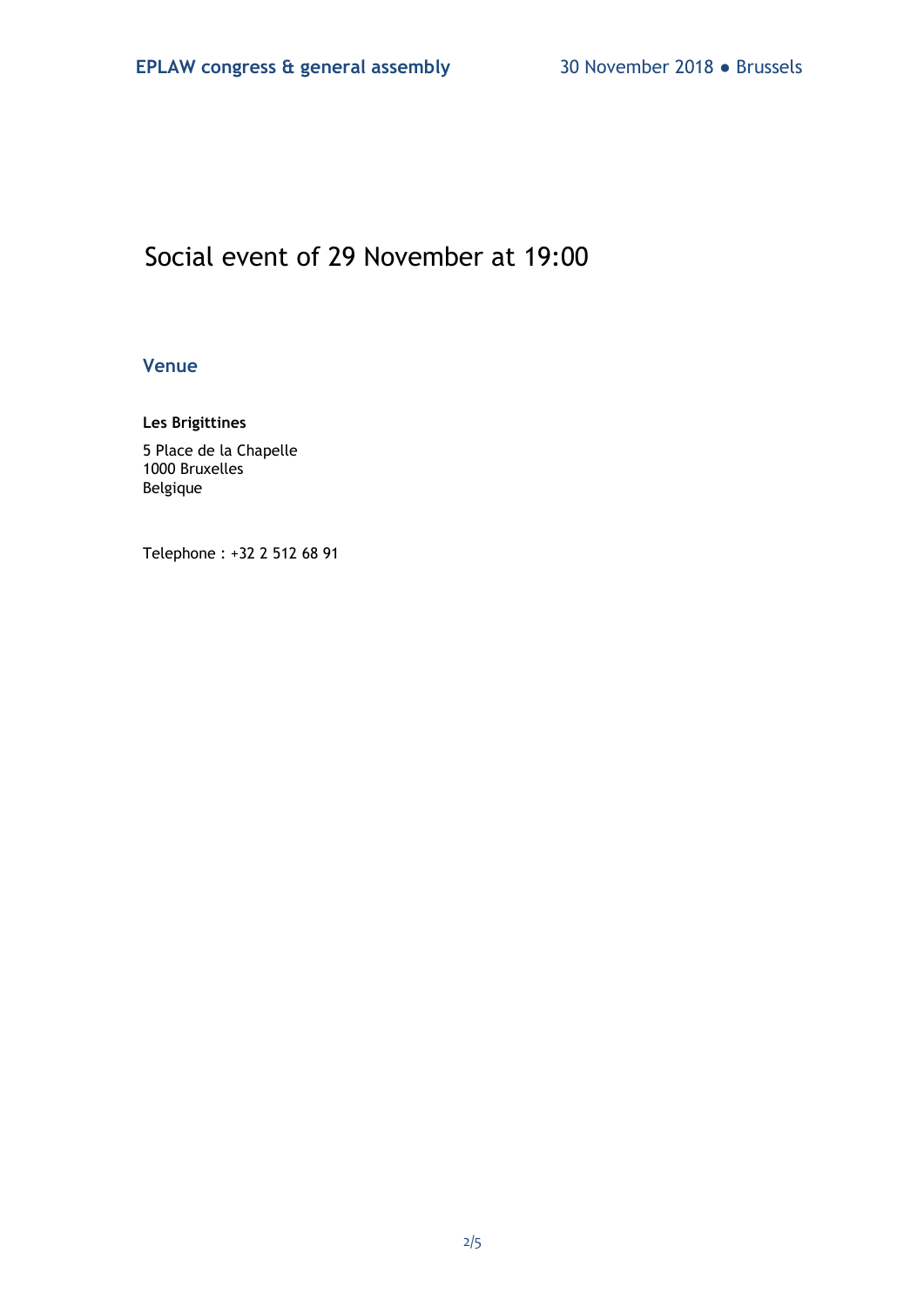# 30 November 2018

#### **Venue**

The Hotel Brussels Boulevard de Waterloo 38 1000 Bruxelles Belgique

Telephone : +32 2 504 11 11

#### **8:30 Registration and Coffee**

**9:00 Welcome, General Assembly**  President's report Financial report Board and Advisory Board announcements Vote of new Board members

# **Part 1 - Pros and Cons of Different Patent Litigation Systems in Europe**

## **9:30 Insiders perspectives - from parallel patent litigation proceedings**

The patent litigation systems in Europe vary. Especially the role of expert witnesses; whether witnesses are cross-examined; how much time the lawyers is given to present their arguments orally; the duration of the trials; and the use of technical judges; differ a lot. **Three internal patent counsel** who have firsthand experience with parallel patent cases in many European jurisdictions will share some of their experiences and views on pros and cons of different patent litigation systems in Europe.

The three in-house counsel are:

**Ivan Burnside**, Eli Lilly **Clemens Heusch**, Nokia **George Moore**, Mylan

Moderator: Rechtsanwalt **Klaus Haft**

**10:20 Coffee Break**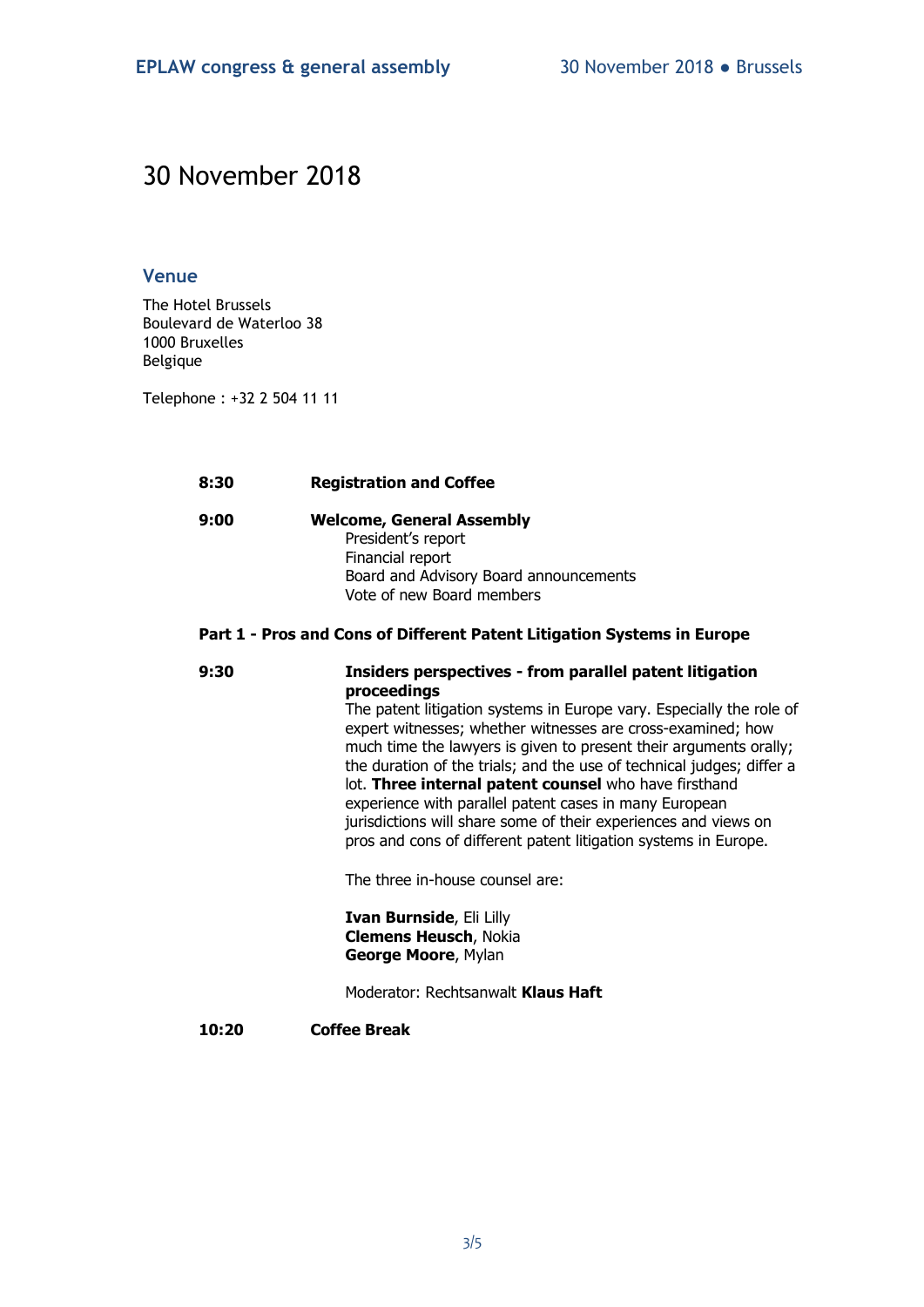#### **10:40 Judges' experiences and views**

A panel of judges from Finland, Germany, Switzerland, the UK and Korea, will explain their views on the pros and cons of their different procedural systems, such as:

- Case management can the main issues and documents of the case be pinpointed before the main hearing? If so, how and when?
- Should there be preliminary opinions from the court; Technical opinions from technical experts and/or statements ("summons") of central points to be discussed (EPO TBA style) before the main hearing?
- The role of expert witnesses are they useful and should there be a right to *cross-examine* them; what is the value of cross-examination?
- Are cases best decided mainly on the basis of written submissions; what is the value of oral pleadings in court and what should the length be, if any;
- Is the result *de facto* open when the hearing starts? Should it be?

The panel of judges:

**Judge Jussi Karttunen**, Market Court, Finland **Judge Andreas Voß**, Oberlandesgericht Karlsruhe, Germany **Judge Sang Hoon Na**, Patent Court of Korea **Christian Hilti, non-permanent judge**, Swiss Patent Court **Attorney Myles Jelf**, UK (replacement for Justice Henry Carr)

Moderators: Advocaat **Bas Berghuis** and Advokat **Sture Rygaard**

#### **12:00 Member survey - results and proposals**

Results from an EPLAW Member survey on pros and cons of different aspects of patent litigation systems